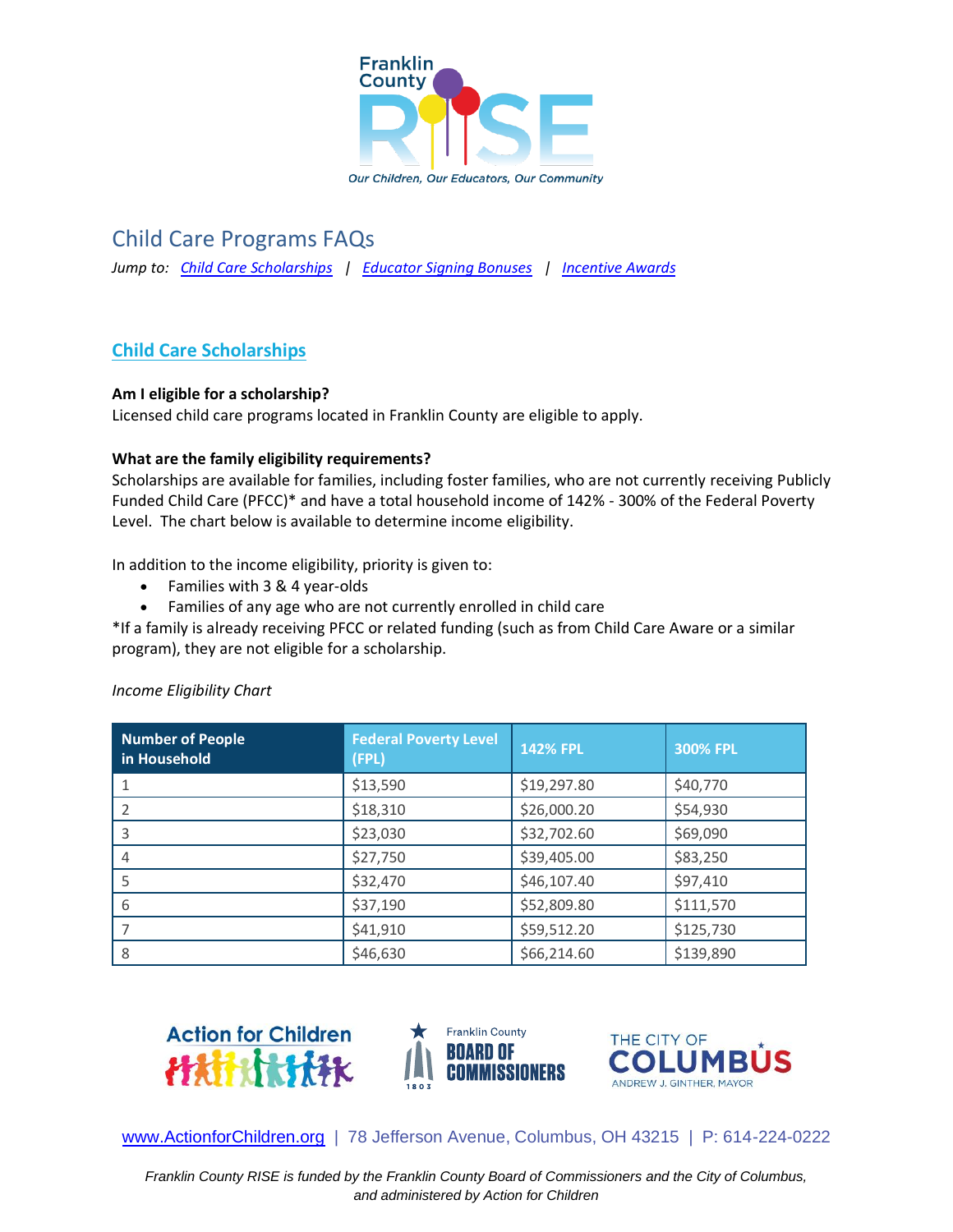

#### Our Children, Our Educators, Our Community

### **Are child care employees eligible for scholarships?**

The simple answer is - Yes! If they meet the other scholarship requirements, they can also be an employee of the child care program.

### **How do I apply for a scholarship?**

Visit [Action for Children's website](mailto:https://www.actionforchildren.org/signing-bonus-program/) or [click here](https://app.frevvo.com/frevvo/web/tn/actionforchildren/u/966e5f93-ff57-45c3-9779-24de7a12527d/app/_jqMy0V-CEey_5cAXGYGaHw/flowtype/_eYXkYYnVEeyPsc3_S4nqnQ/popupform) to start a scholarship application on a family's behalf.

As part of the application process, you will need to provide:

- Functioning email
- Program License Number
- EIN or Social Security Number
- Account & Routing Numbers for Direct Deposit
- Primary Family Contact name and email
- Child's name and age
- Your program's tuition fee schedule
- Family's requested amount of scholarship (up to \$10,000 for 12 months)

# **How much money will be credited towards the child's tuition balance and how will that be determined?**

Each scholarship amount is determined based on your customary tuition fees for the age and classroom of the child. The program can fund up to \$10,000 for a 12- month period. If your typical tuition is less than \$10,000, the program would fund what is needed. If your tuition is greater than \$10,000, the program can partially fund the needed tuition.

Each scholarship is a one-time amount granted for a one-year period. Funds are paid directly to the child care program.

#### **How many Scholarships can I apply for?**

Each participating child care program is able to offer up to six scholarships while funding lasts. You can apply for multiple children of the same family, or different families, but each child is counted as one of the six scholarships.

#### **How soon after applying will I hear back?**

Once your application has been submitted by both you and the child's family, you will be notified by email of whether or not you have been approved within 3-5 business days.

# **If a parent leaves before the scholarship term is completed, how do I fill the vacancy?**







[www.ActionforChildren.org](http://www.actionforchildren.org/) | 78 Jefferson Avenue, Columbus, OH 43215 | P: 614-224-0222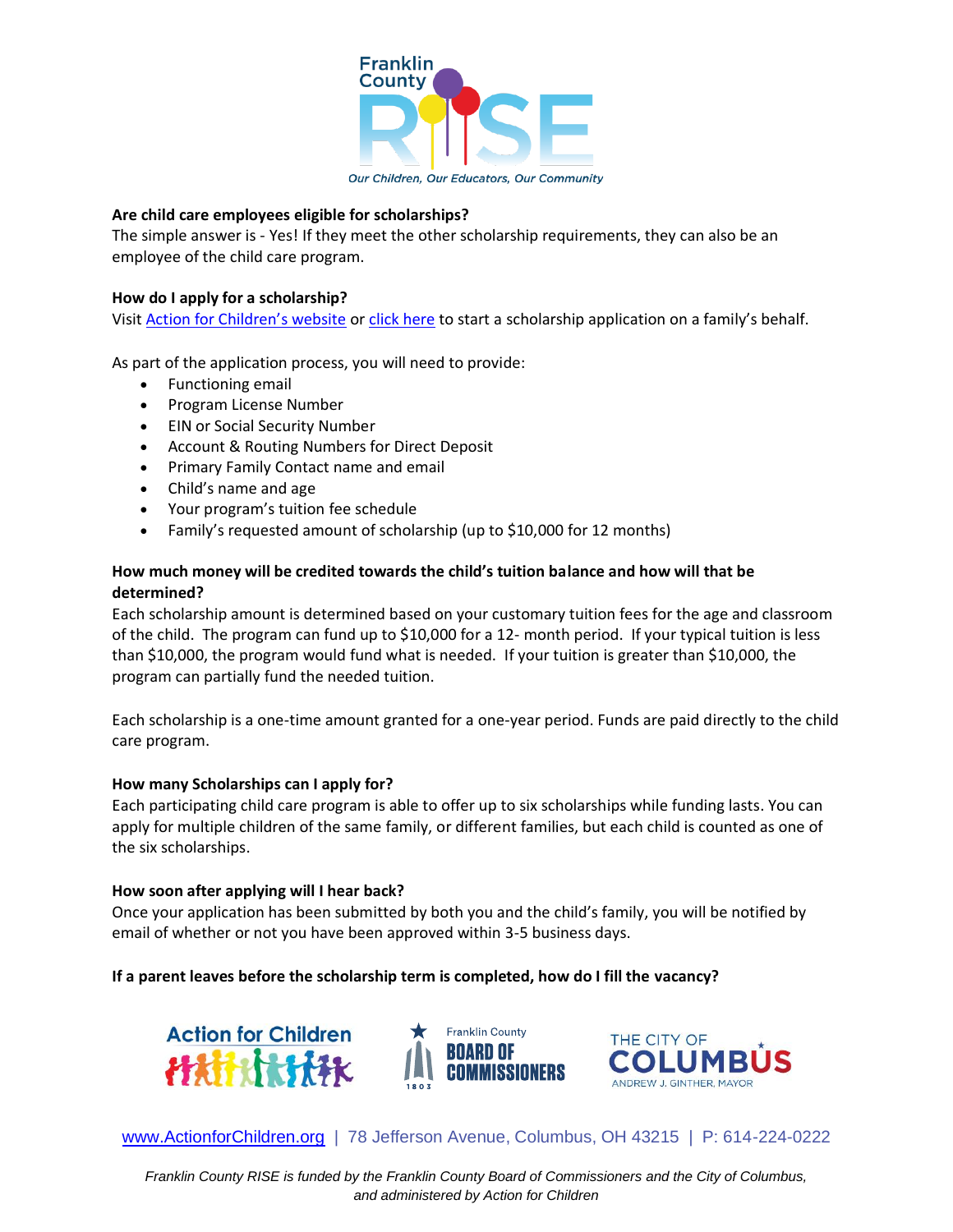

Our Children, Our Educators, Our Community

Notify Action for Children through [RISEHelp@actionforchildren.org](mailto:RISEHelp@actionforchildren.org) of the vacancy and to receive more information on how to proceed.

#### **What steps do I take to continue to receive monthly payments?**

You will need to email proof of continued enrollment (sign in/out sheets that document child and parent's information, or parent attestation downloaded from website) on the 1st of each month to [RISE@actionforchildren.org.](mailto:RISE@actionforchildren.org)

# <span id="page-2-0"></span>**Educator Signing Bonuses**

#### **Is my child care program eligible to apply to offer bonuses?**

You are eligible to apply if you:

- Operate a licensed child care program in Franklin County
- Are willing to submit an IRS W-9 form.

Priority is given to programs with a Publicly Funded Child Care agreement, but all licensed programs are eligible.

#### **How many signing bonuses can I apply to offer at my program?**

You may apply for up to six bonuses. Signing bonuses are paid in two stages. \$250 will be paid after the employees is hired in their first paycheck. The remaining \$750 is to be paid out following 90 days of employment.

#### **Can I apply signing bonuses to up to six open positions, existing positions, or both?**

Programs may only apply signing bonuses to open, full-time positions (30+ hours). You will need to fill out an application for each position you are applying for a bonus. [Visit Action for Children's website](https://www.actionforchildren.org/signing-bonus-program/) to learn more and apply.

#### **What happens if my employee quits before the 90-day period is completed?**

If your employee quits or is terminated before they complete the 90-day period, they will not receive the remaining \$750. Contact [RISEHelp@actionforchildren.org](mailto:RISEHelp@actionforchildren.org) for further information on how to proceed.

**Will I need to report these funds for tax purposes?** Action for Children will issue 1099s for these funds.





[www.ActionforChildren.org](http://www.actionforchildren.org/) | 78 Jefferson Avenue, Columbus, OH 43215 | P: 614-224-0222